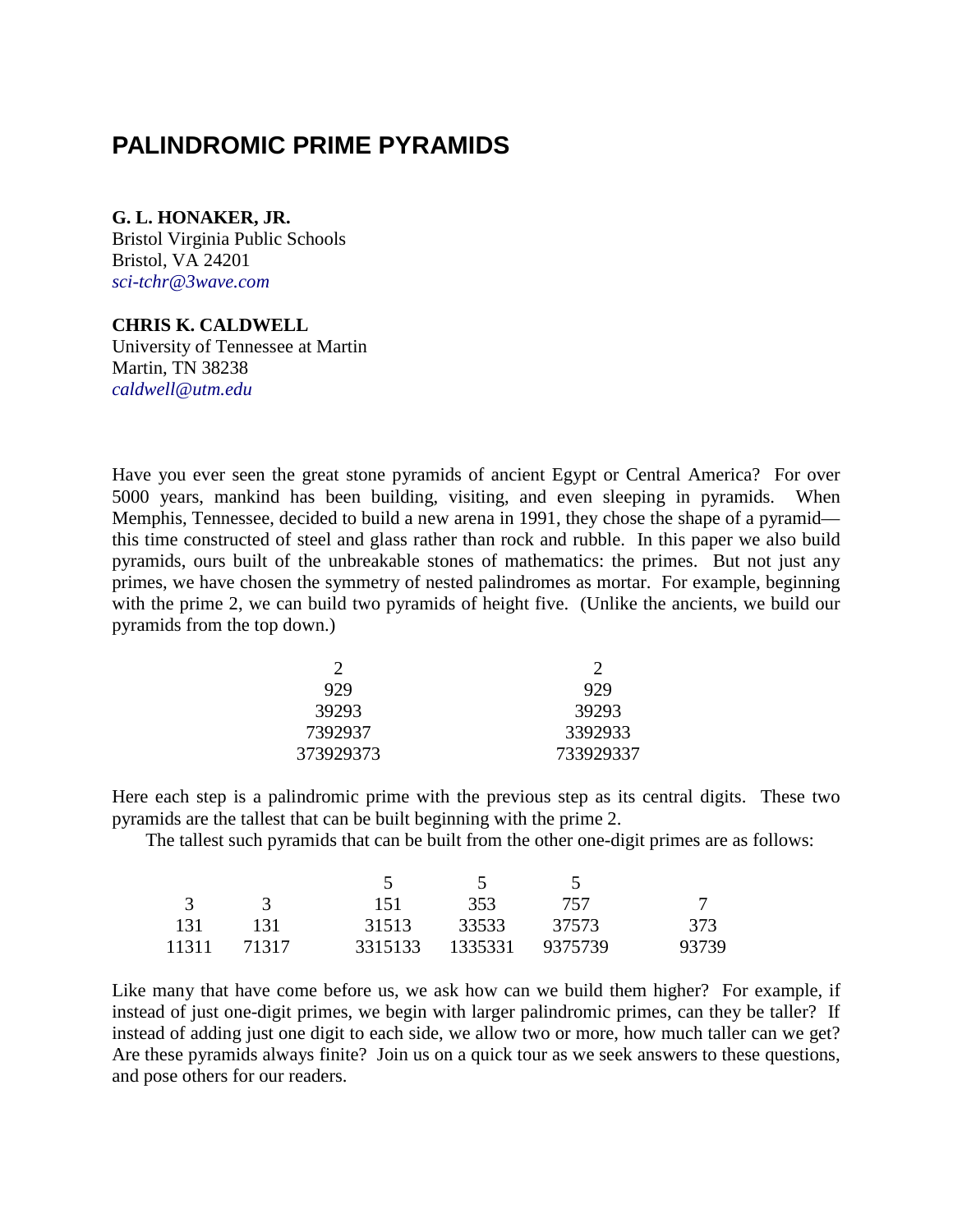## *Simple Step Pyramids*

Starting with a single digit prime and at each level adding just one digit to each side, we found the tallest possible prime-pyramids (using nested palindromes) had height five. This is because there are only four possible digits we can add at each step: 1, 3, 7, and 9. Starting with larger primes is unlikely to help much, but there are so many to choose from that we might get lucky. For example, Felice Russo [\[10,](#page-5-0) [11](#page-5-0) seq. [A046210\]](http://www.research.att.com/cgi-bin/access.cgi/as/njas/sequences/eisA.cgi?Anum=A046210) found the following truncated palindromic prime pyramid of height nine.

> 7159123219517 371591232195173 33715912321951733 7337159123219517337 973371591232195173379 39733715912321951733793 3397337159123219517337933 933973371591232195173379339 39339733715912321951733793393

However, if instead we add two digits on each side, there are forty pairs of digits we can add to each end (and still avoid our steps being divisible by 2 or 5). Starting with the prime 2, the tallest that can be built (with step two) has height 26. In fact, there are two pyramids of this height. One of these is shown in [figure 1.](#page-6-0) The other is the pyramid ending in the following 101digit prime:

----------------------------------------- [Insert figure 1 on a page near here](#page-6-0) -----------------------------------------

 1 3189272993 3733012747 5151938943 3901197127 2339635702 0753693327 2179110933 4983915157 4721033733 9927298131

How do we know these are the tallest? Using UBASIC [[3\]](#page-5-0) we started with 2 and built *every possible pyramid*--at each step discarding those for which the new number was not a Fermat probable-prime [\[7,](#page-5-0) pg. 140]. Then for those pyramids of maximum height, we used UBASIC's application program APRT-CL [\[5\]](#page-5-0) to complete primality proofs for every step. We also applied this approach to pyramids starting with the other one-digit primes. There are three pyramids tied for tallest starting with the prime 3, each of height 28. There is one each starting with the primes 5 and 7, both of height 29. Further information is available on-line [[4\]](#page-5-0).

Surely increasing the step size to three (or more) should increase the height, but by how much? How many pyramids would we have to check for an exhaustive search? We address these questions in the next section.

## *Heights and Heuristics*

First, let  $l(n)$  be the number of digits (the length) of *n*. Let  $f(n, h, d)$  be the number of palindromic primes pyramids with height *h* (not necessarily the maximal height), beginning with *n* and with step size *d*. For example,  $f(2,1,d) = 1$  (there is only one pyramid starting with 2 and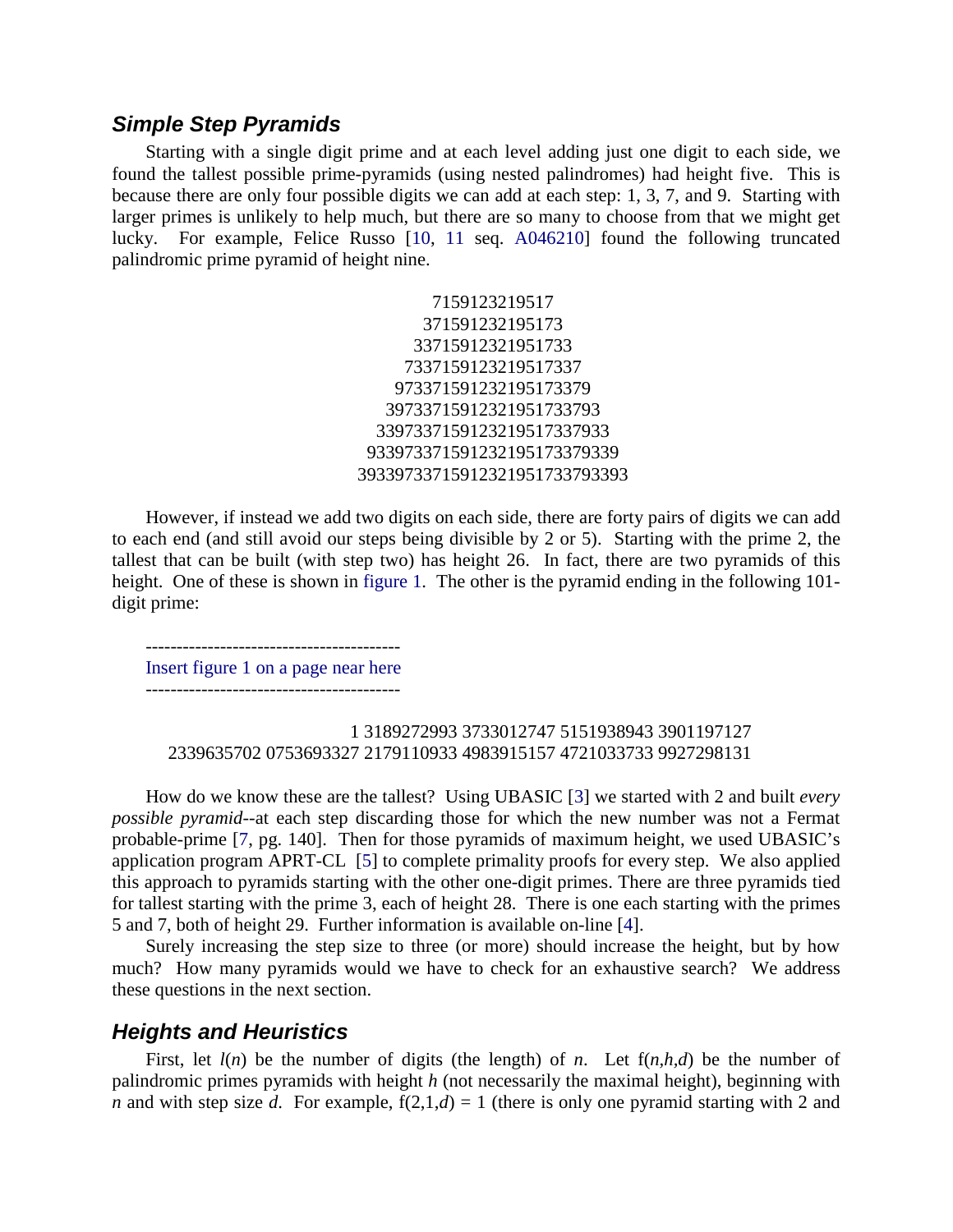height 1, that is just "2"). However,  $f(101,2,2) = 4$  since there are four pyramids starting with 101 of height 2 and step 2:

| 101     | 101     | 101     | 101     |
|---------|---------|---------|---------|
| 3310133 | 7310137 | 9110119 | 9610169 |

We will attempt to estimate  $f(n, h, d)$  and use this to estimate the maximum height.

Recall that the *prime number theorem* [\[7,](#page-5-0) pp. 225-227] states that the number of primes less than  $x$  is approximately  $x/\ln x$ . (Technically, the theorem says these quantities are asymptotic--so the larger  $x$  is, the better this estimate is). One interpretation of this theorem is that the probability of a random integer the size of the integer *x* being prime is about 1/ln *x*. When we move to the next step of a pyramid, there are  $10<sup>d</sup>$  integers to try, so if these new numbers behave as a random sample we would expect

$$
\frac{f(n,h,d)}{f(n,h-1,d)} \approx \frac{10^d}{(l(n)+2(h-1)d)\ln 10}.
$$
\n(1)

In graph 1 we see this rough estimate (graphed as a solid curve) compared to the actual ratios (graphed as individual squares) for *n*=2 and *d*=2.



Graph 1: **f(2,***h* **,2)/f(2,***h* **-1,2) verses** *h*

These match surprisingly well! The drop off at the end is caused by the low numbers—we might expect 40% of two numbers to be prime, but in actuality only 0, 1, or 2 of them can be, not 0.80 of them. This is typical since this type of heuristic estimate (educated guess) works best for large numbers (see, for example, [\[2\]](#page-5-0) or [\[12\]](#page-5-0)).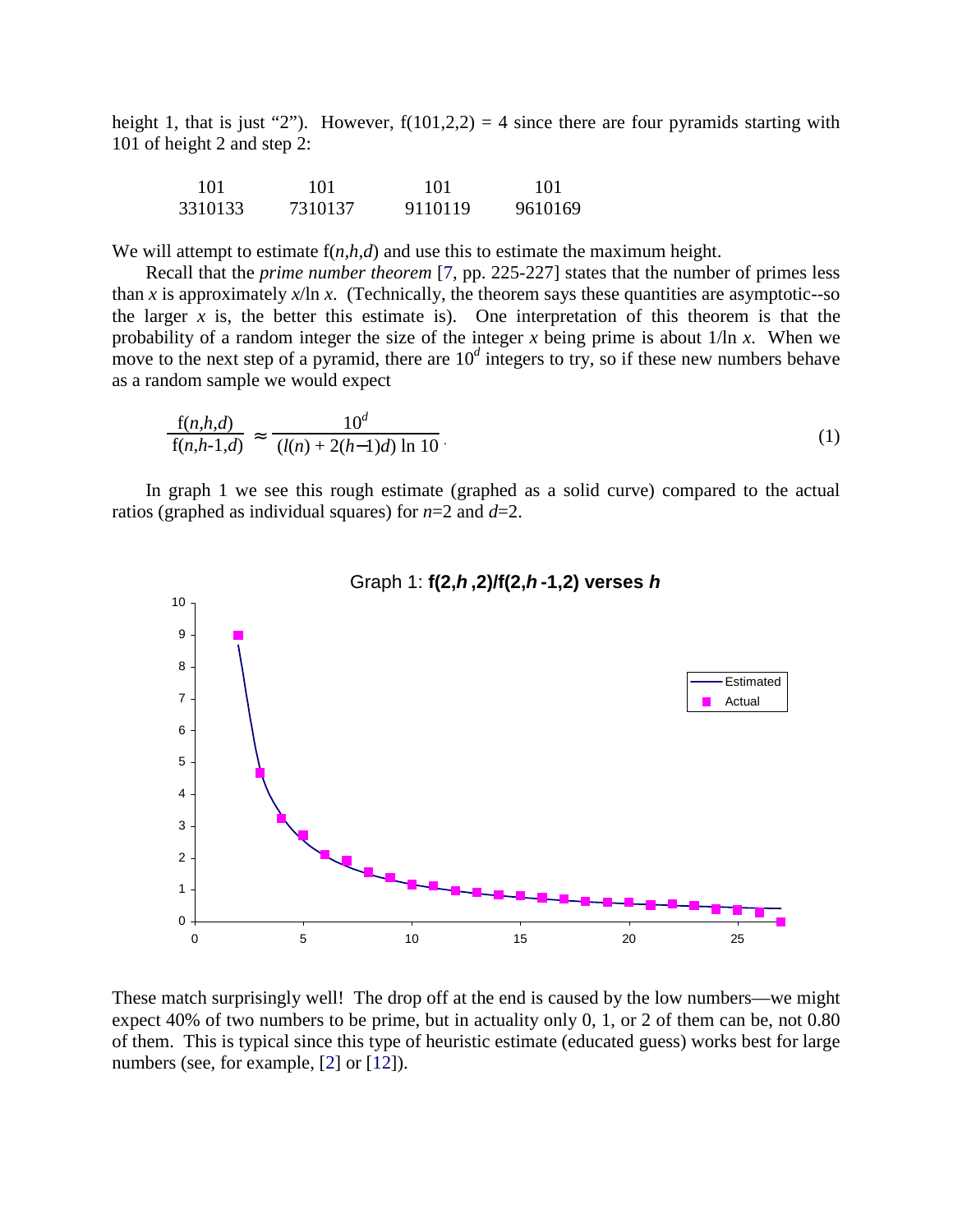As *h* grows, the ratio in (1) soon becomes one and then decreases to zero, so we would expect the number of pyramids to start decreasing at that point and then drop off to zero. From this we make the following conjecture.

**Conjecture**: All palindromic prime pyramids with fixed step size are finite.

We can predict more with this heuristic model. Repeatedly using the estimate (1), we have

$$
f(n,h,d) \approx \left(\frac{10^d}{\ln 10}\right)^{h-1} \frac{f(n,1,d)}{(l(n) + 2d(h-1)) (l(n) + 2d(h-2)) \dots (l(n) + 2d)}.
$$
 (2)

The denominator of the second term is Pochhammer's symbol and can be expressed via the gamma function<sup>1</sup> [\[1,](#page-5-0) eq. 6.1.22]. This yields the following.

$$
f(n,h,d) \approx \left(\frac{10^d}{2d \ln 10}\right)^{h-1} \frac{\Gamma\left(\frac{l(n)}{2d} + 1\right)}{\Gamma\left(\frac{l(n)}{2d} + h\right)}.\tag{3}
$$

This estimate is one when *h*=1 (the top of the pyramid). Just past where this estimate is one again (for some larger *h*), we would expect to have the pyramid with greatest height. Using a computer program such as Maple [\[13\]](#page-5-0) it is easy to solve for this value. Sadly, we can only test our estimates for small values of *d* where we expect the greatest relative error, but the comparisons still are heartening—see Table 1.

| length |        | step $d=1$ |        | step $d=2$ |        | step $d=3$ | step $d=4$ |
|--------|--------|------------|--------|------------|--------|------------|------------|
| l(n)   | number | predicted  | actual | predicted  | actual | predicted  | predicted  |
|        | 4      | 3.55       | 3.75   | 26.8       | 28.0   | 193        | 1471       |
|        | 15     | 1.31       | 2.53   | 25.0       | 25.8   | 191        | 1469       |
|        | 93     | 1**        | 2.10   | 23.3       | 24.3   | 190        | 1467       |
| 7      | 668    | 1**        | 1.79   | 21.7       | 22.1   | 188        | 1466       |
| q      | 5172   | $1**$      | 1.58   | 20.1       | 20.2   | 186        | 1464       |

#### Table 1: **The average maximum height of pyramids**

\* The number of starting values (palindromic primes) *n* of the given length *l*(*n*)

\*\* The estimate (3) is only one once for these values of  $l(n)$  (when  $h=1$ )

We found the actual values in table one by exhaustive search: for each palindromic prime of the given length, we found the pyramid of maximum height (by finding all pyramids beginning with this prime). We then averaged over all the palindromic primes of this length.

Notice that even for  $d=3$  and  $n=2$ , this exhaustive approach would be beyond the world's current computing ability because when the height was 73, (2) predicts there should be almost  $10^{30}$  pyramids to deal with. However, we can still test this heuristic by keeping a fixed number

 $\overline{a}$ 

<sup>&</sup>lt;sup>1</sup>  $\Gamma(n)$  is the analytic continuation of the familiar factorial function:  $\Gamma(n+1) = n!$  for positive integers *n*.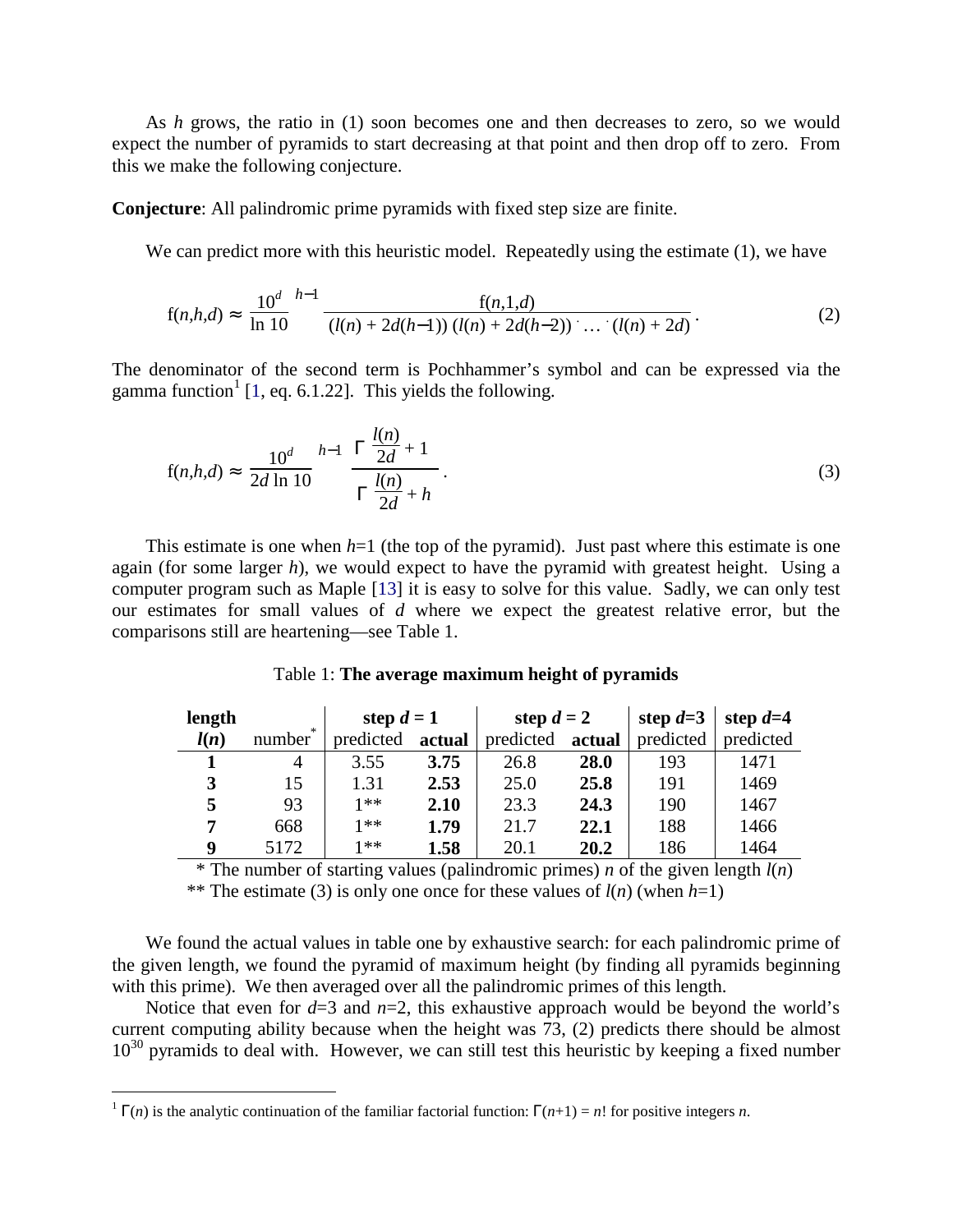of pyramids at each step. In our test we kept a maximum of 160 pyramids at each height, so beginning at *h*=74 (when the ratio (2) is one) and continuing until we get a product less than one, we predict we should find a maximum height of about 103. Starting with the primes 2, 3, 5 and 7 we found maximal pyramids of heights 94, 101, 102 and 100 respectively. This is reasonable agreement for the relatively small number of pyramids (a maximum of 160) involved. (Again, these prime pyramids are available on the web [[4\]](#page-5-0))

### *Related Sequences*

Keeping the step size fixed (apparently) forever binds our pyramids to a finite height. But suppose we instead allow any step size? An argument similar to the one above suggests that for any starting prime we should be able to build as high as we like, though the taller the pyramids get the larger our step size must be (on the average).

There is one case that is especially interesting: Suppose we ask that each row be the smallest prime that can be used. Then our pyramid would begin as follows:

$$
\begin{array}{r} 2 \\ 2 \\ 727 \\ 37273 \\ 333727333 \\ 93337273339 \\ 309333727333903 \\ 1830933372733390381 \\ 92183093337273339038129 \\ 3921830933372733390381293 \\ 1333921830933372733390381293331 \\ 18133392183093337273339038129333181 \end{array}
$$

When the first author built this pyramid, he was able to verify the primality of the first 33 rows.

This pyramid has also been presented as a sequence  $a_1, a_2, a_3, \ldots$  To do this let  $a_1=2$  and then for each positive integer *n*, let  $a_{n+1}$  be the smallest palindromic prime with  $a_n$  as the central digits [\[11,](#page-5-0) seq. [A053600\]](http://www.research.att.com/cgi-bin/access.cgi/as/njas/sequences/eisA.cgi?Anum=A053600). We can condense this sequence by writing  $a_1$ , followed by the digits added on the left at each stage. Carlos Rivera [\[8\]](#page-5-0) extended the first author's 33 terms using a probabilistic primality test and found the condensed sequence [[11,](#page-5-0) seq. [A052091\]](http://www.research.att.com/cgi-bin/access.cgi/as/njas/sequences/eisA.cgi?Anum=A052091) (most likely) begins:

> 2, 7, 3, 33, 9, 30, 18, 92, 3, 133, 18, 117, 17, 15, 346, 93, 33, 180, 120, 194, 126, 336, 331, 330, 95, 12, 118, 369, 39, 32, 165, 313, 165, 134, 13, 149, 195, 145, 158, 720, 18, 396, 193, 102, 737, 964, 722, 156, 106, 395, 945, 303, 310, 113, 150, 303, 715, 123

Finally, Russo took a different approach to palindromic prime pyramids, and asked what was the smallest palindromic prime *an* that generates a prime pyramid of maximum height *n*? This sequence [\[11,](#page-5-0) seq. [A046210\]](http://www.research.att.com/cgi-bin/access.cgi/as/njas/sequences/eisA.cgi?Anum=A046210) begins 11, 131, 2, 929, 10301, 16361, 10281118201, 35605550653, 7159123219517…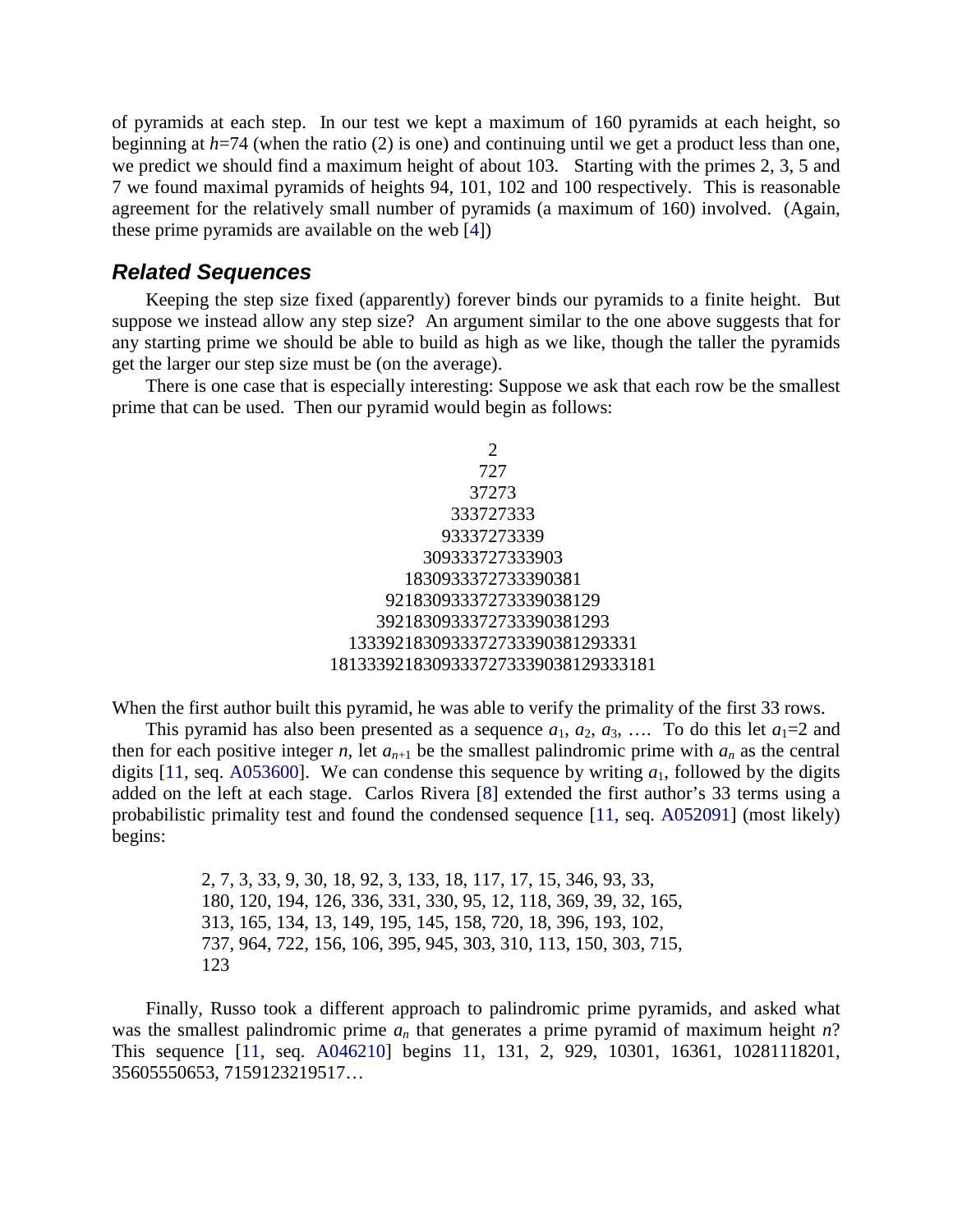## <span id="page-5-0"></span>*Conclusion*

As we look around in the world, we see many variations on the basic pyramids of Egypt. Above we have mentioned just a few of the variations on our pyramids that have appeared since the first author proposed the idea. For even more variations, look on-line [4, 6, 9, 11].

We have left many open questions and leave the reader with the most basic of challenges: build them higher! Perhaps you can develop a way of finding the tallest pyramids with fixed step sizes--something far better than exhaustive search. Or perhaps can you prove (rather than just heuristically suggest) that fixed step size pyramids are finite. We built pyramids in decimal (base 10), why not try another base (e.g., binary)?

In all cases, we would be glad to hear of your results.

## *References*

- 1. M. Ambramowitz and I. Stegun, *Handbook of Mathematical Functions*, Dover, New York, 1974.
- 2**.** P. T. Bateman and R. A. Horn, "A heuristic asymptotic formula concerning the distribution of prime numbers," *Math. Comp.*, **16** (1962) 363-367.
- 3. C. Caldwell, "UBASIC," *J. Recreational Math.*, **25**:1 (1993) 47-54. (UBASIC is avaialable on-line at [http://archives.math.utk.edu/software/msdos/number.theory/ubasic/.](http://archives.math.utk.edu/software/msdos/number.theory/ubasic/))
- 4. C. Caldwell, "Palindromic Prime Pyramids—on-line supplement," [http://www.utm.edu/~caldwell/supplements.](http://www.utm.edu/~caldwell/supplements)
- 5. H. Cohen and A. K. Lenstra, "Implementation of a new primality test," *Math. Comp.*, **48** (1987) 103-121.
- 6. P. De Geest, "Palindromic Numbers and Other Recreational Topics," [http://www.ping.be/~ping6758/index.shtml.](http://www.ping.be/~ping6758/index.shtml)
- 7. P. Ribenboim, *The New Book of Prime Number Records,* 3rd ed., Springer-Verlag, New York, 1995.
- 8. C. Rivera, Private correspondence to De Geest and Honaker, 22 January 2000. (All 164 rows are available on the page [http://www.ping.be/~ping6758/palprim3.htm.](http://www.ping.be/~ping6758/palprim3.htm))
- 9. C. Rivera, "The prime puzzles & problems connection," <http://www.primepuzzles.net/>
- 10. F. Russo, Private correspondence to Honaker, 28 Jan 2000
- 11. N. J. A. Sloane, "The on-line encyclopedia of integer sequences," [http://www.research.att.com/~njas/sequences/.](http://www.research.att.com/~njas/sequences/)
- 12. S. Wagstaff, "Divisors of Mersenne Numbers," *Math. Comp.*, **40**:161 (January 1983) 385- 397.
- 13. "Waterloo Maple" (program), [http://www.maplesoft.com/,](http://www.maplesoft.com/) Waterloo Maple Inc., Ontario Canada N2L 6C2